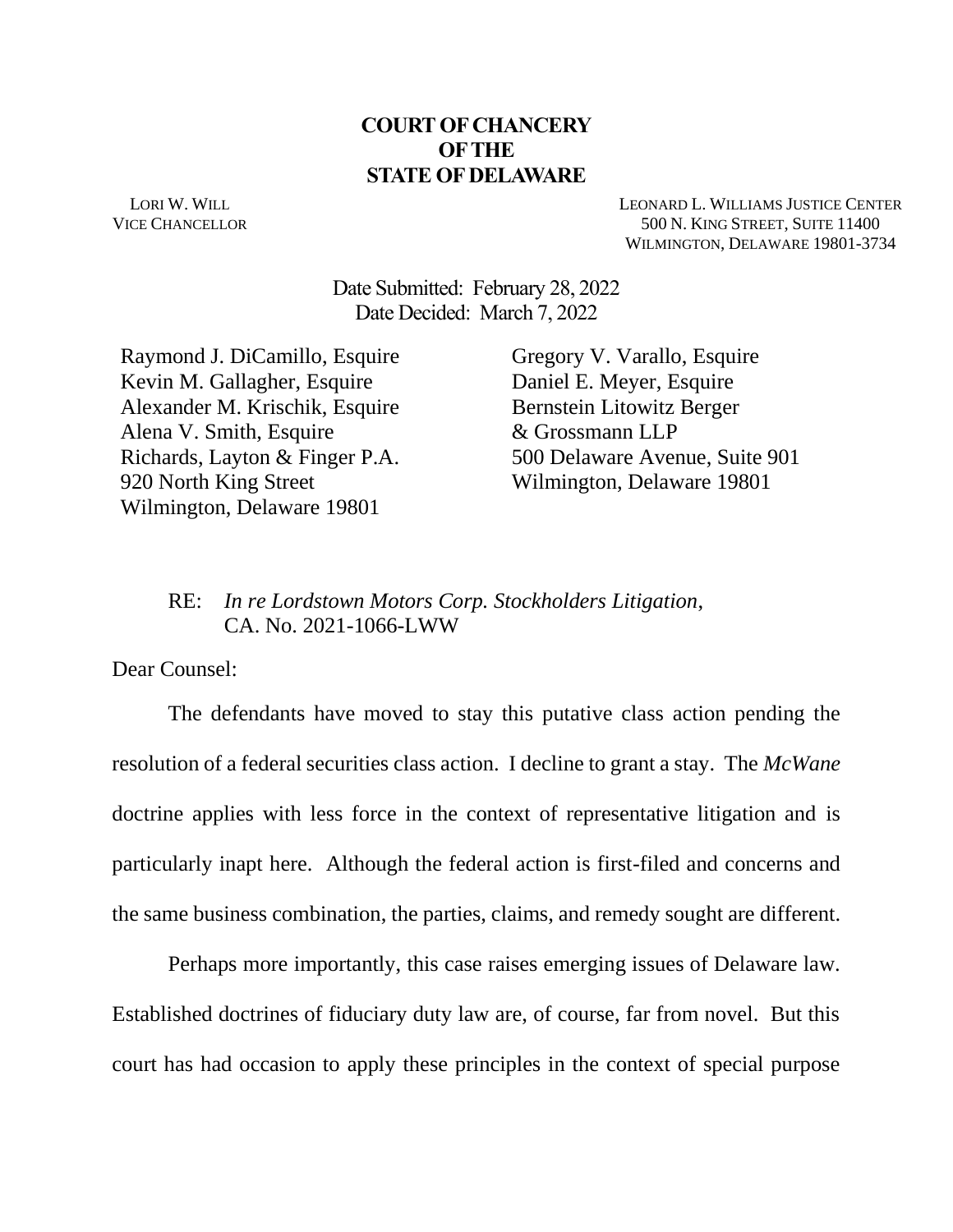acquisition companies and stockholder redemption rights just once—in a decision rendered two months ago. This court's essential role of providing guidance in developing areas of our law would be impaired if the court were to denude its jurisdiction because a federal securities action resting on similar facts was filed first.

### **I. RELEVANT BACKGROUND**

On October 23, 2020, Lordstown Motors Corp. ("Legacy LMC") completed a business combination with special purpose acquisition company DiamondPeak Holding Corp. ("DiamondPeak," and, after the combination, "Lordstown").<sup>1</sup> Disclosures issued in connection with the transaction indicated that Lordstown would have a first-mover advantage in the burgeoning electric truck market and that Lordstown had a large and growing backlog of truck orders.<sup>2</sup> On March 12, 2021, an analyst report was published that purported to identify problems faced by Lordstown.<sup>3</sup> A drop in Lordstown's stock price followed.<sup>4</sup>

Litigation followed, to say the least.

<sup>&</sup>lt;sup>1</sup> Verified Class Action Compl. ("Compl.")  $\P$  6, 13 (Dkt. 1).

<sup>2</sup> *See id.* ¶¶ 5-6.

<sup>3</sup> *Id.* ¶¶ 102-03.

<sup>4</sup> *See* Defs.' Mot. to Stay Ex. A ("Securities Compl.") ¶¶ 20-29 (Dkt. 15).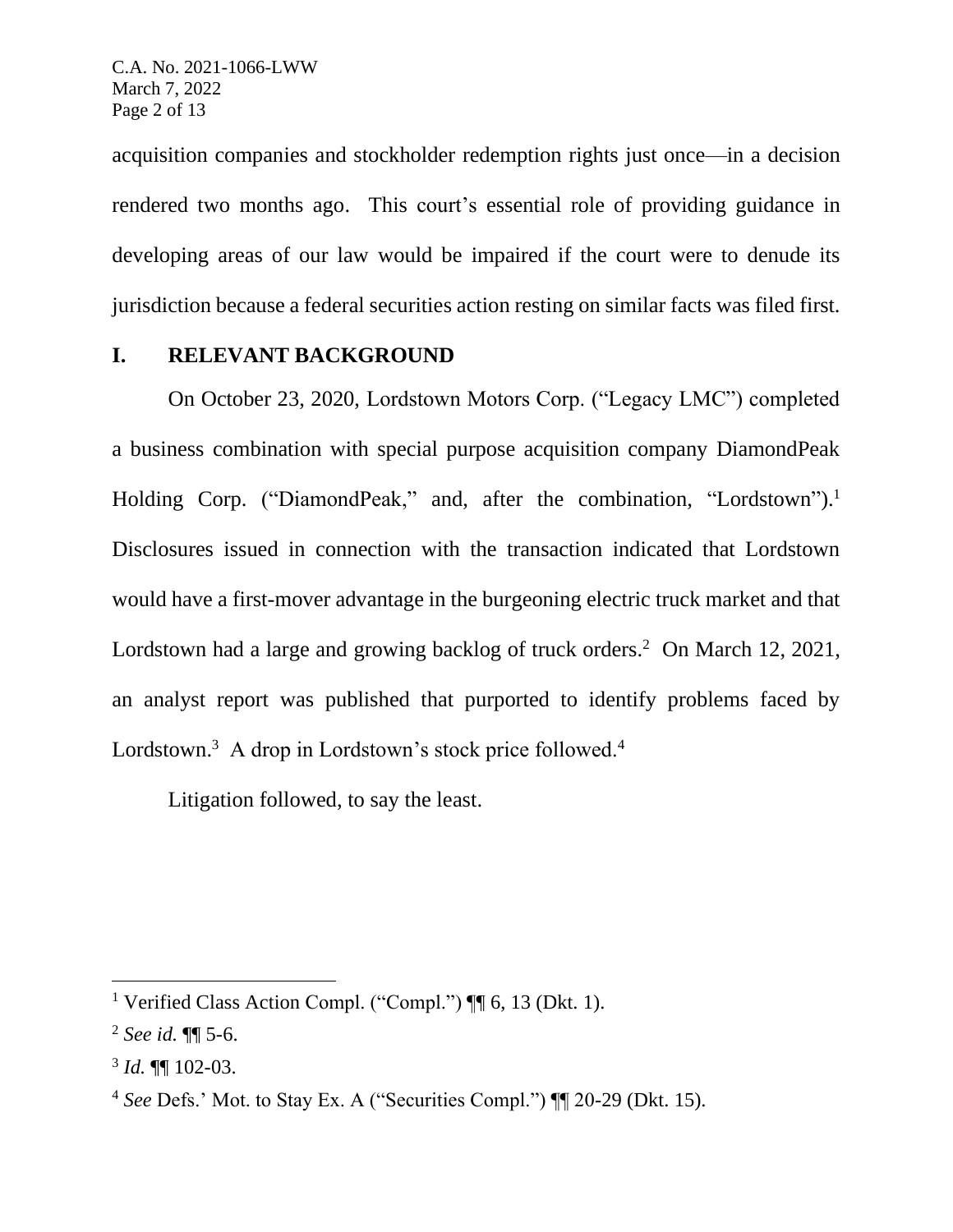C.A. No. 2021-1066-LWW March 7, 2022 Page 3 of 13

Starting in March 2021, multiple federal securities class actions were filed in the United States District Court for the Northern District of Ohio.<sup>5</sup> The cases were consolidated in June 2021 (the "Securities Action"). <sup>6</sup> The defendants named in the Securities Action complaint are Lordstown, the Lordstown subsidiary that is the continuation of Legacy LMC, certain of Lordstown and Legacy LMC's current and former officers, and Lordstown director David Hamamoto.<sup>7</sup> The complaint asserts various violations of the Securities Act of 1933 and Securities Exchange Act of 1934. <sup>8</sup> The claims are brought on behalf of a putative class of persons and entities who "(a) purchased or otherwise acquired [Lordstown's] Class A Common Stock . . . publicly traded warrants . . . or any publicly traded option to purchase or sell [Lordstown's] Class A Common Stock, from August 3, 2020, through July 2, 2021. . . and/or (b) held [Lordstown's] Class A Common Stock as of September 21,  $2020."$ <sup>9</sup>

 $5$  Defs.' Mot. to Stay  $\P$  10.

<sup>6</sup> *See In re Lordstown Motors Corp. Sec. Litig.*, No. 4:21-cv-00616 (PAG) (N.D. Ohio).

<sup>7</sup> Securities Compl. ¶¶ 51-57. Specifically, that complaint names as defendants former Legacy LMC (and later Lordstown) officers Caimin Flannery, Darren Post, and Rich Schmidt, and Lordstown officer Shane Brown. *Id.*; *see* Compl. ¶ 22.

<sup>8</sup> Securities Compl. ¶¶ 451-90.

<sup>9</sup> *Id.* ¶ 442.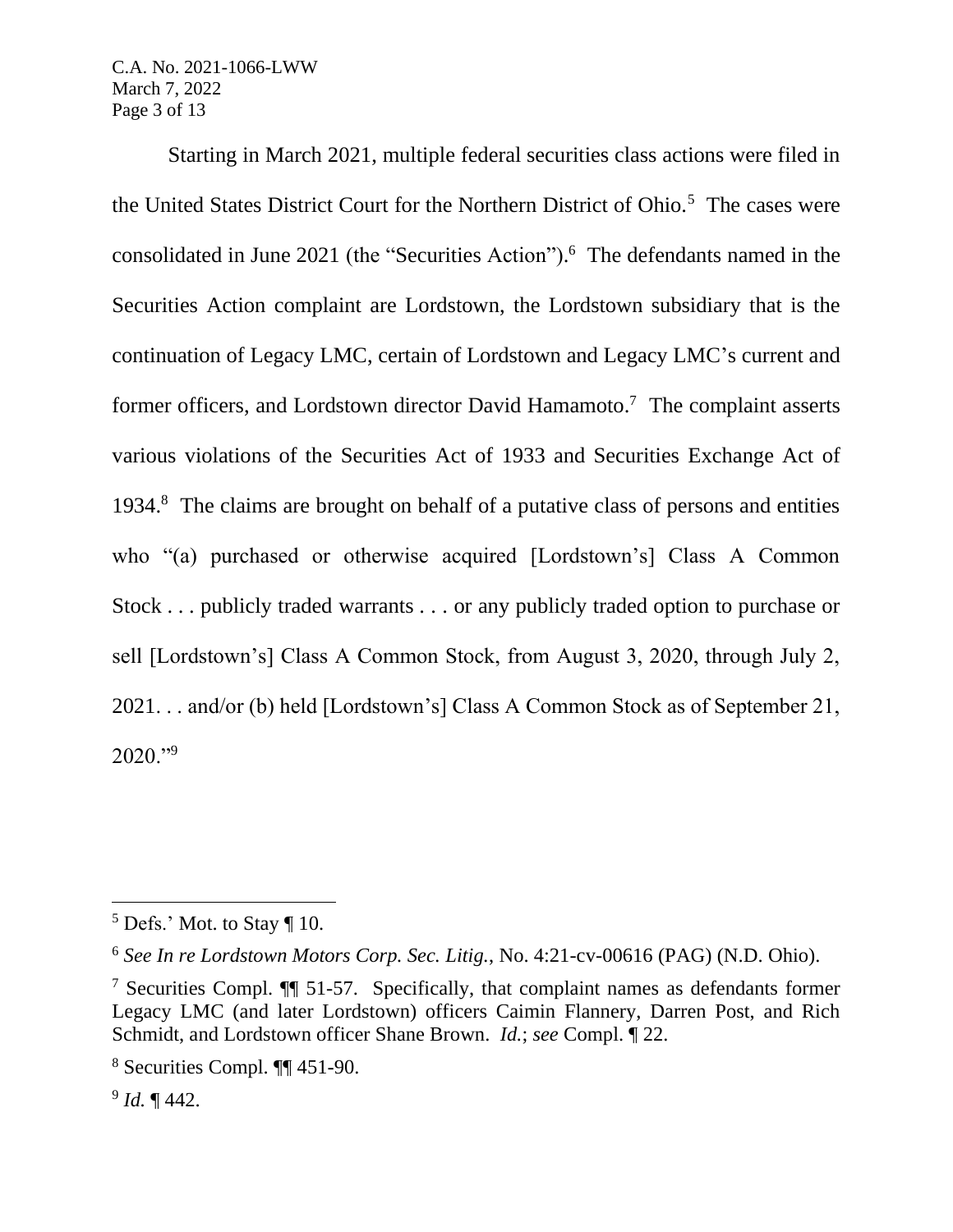C.A. No. 2021-1066-LWW March 7, 2022 Page 4 of 13

Related derivative actions were also filed in the United States District Court for the District of Delaware,<sup>10</sup> the Northern District of Ohio,<sup>11</sup> and in this court.<sup>12</sup>

The present action (the "Action") was brought after two Lordstown (previously DiamondPeak) stockholders obtained documents pursuant to 8 *Del. C.*  § 220.<sup>13</sup> Their class action complaints were filed in this court on December 8 and December 13, 2021 and have been consolidated.<sup>14</sup> The plaintiffs' claims are brought on behalf of a putative class of "all record and beneficial holders of [DiamondPeak] common stock who continuously held such stock between the [transaction's] Record Date of September 21, 2020 and the closing of the de-SPAC Acquisition on October 23, 2020."<sup>15</sup>

The plaintiffs' Verified Class Action Complaint (the "Complaint) advances one claim against Hamamoto and four other former members of the DiamondPeak Board<sup>16</sup> and another claim against the "Controller Defendants"—defined as

<sup>10</sup> *In re Lordstown Motors Corp. S'holder Deriv. Litig.*, No. 21-cv-00604 (D. Del.).

<sup>&</sup>lt;sup>11</sup> *Thai v. Burns*, No. 4:21-cv-01267 (N.D. Ohio). That action has been stayed pending the resolution of the Securities Action. *See* Defs.' Mot. to Stay ¶ 16.

<sup>12</sup> *Cormier v. Burns*, C.A. No. 2021-1049-LWW (Del. Ch.).

 $13$  Compl. **[1]** 15-16.

<sup>14</sup> *See* Dkt. 1; *Amin v. Hamamoto*, C.A. No. 2021-1085-LWW (Dkts. 1, 44).

<sup>15</sup> Compl. ¶ 148.

<sup>&</sup>lt;sup>16</sup> *Id*. **[16** *Id***. <b>[16** 21-26, 158-63. Those individuals are Mark Walsh, Andrew Richardson, Steven Hash, and Judith Hannaway.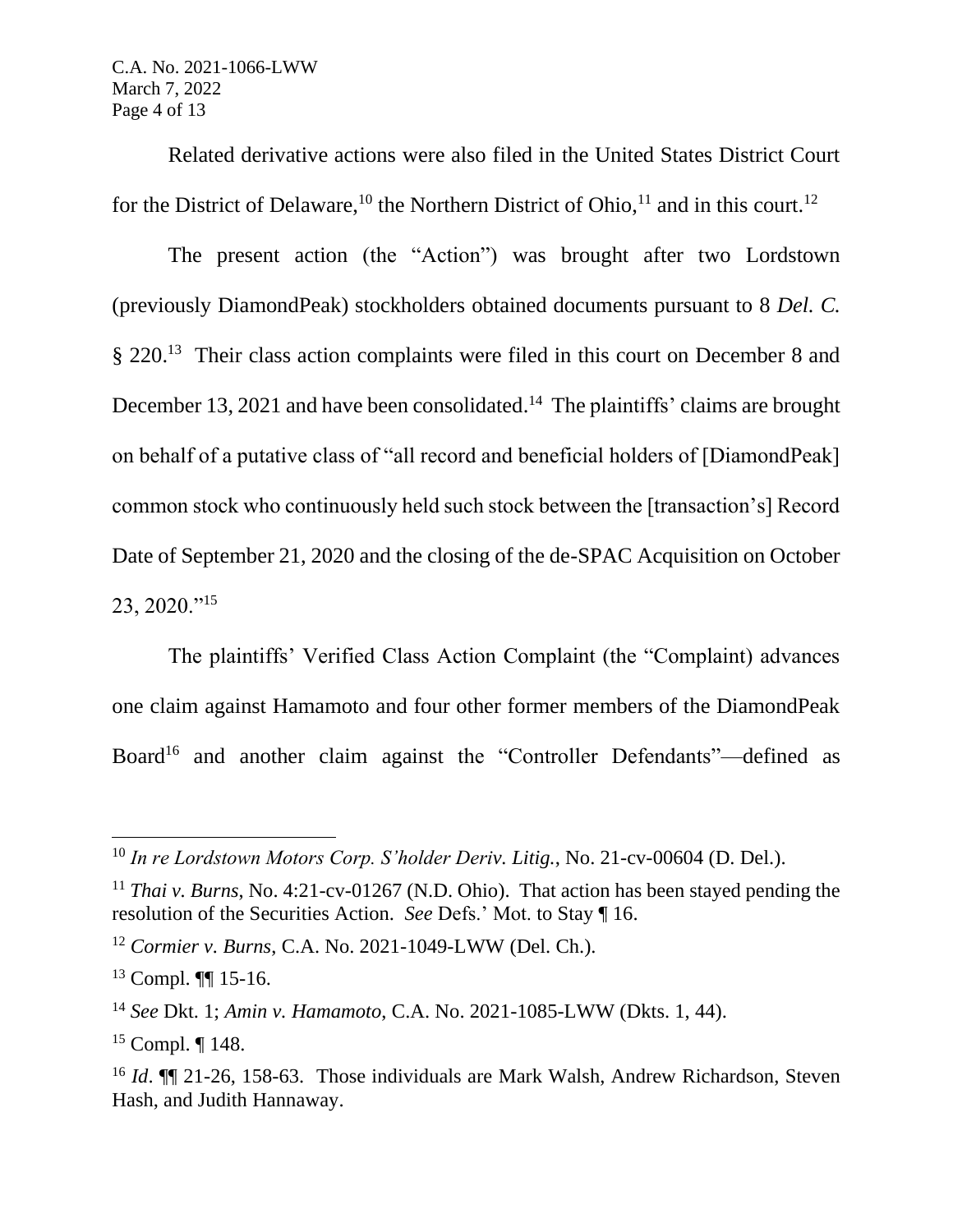C.A. No. 2021-1066-LWW March 7, 2022 Page 5 of 13

Diamond Peak Sponsor LLC and two of the former directors.<sup>17</sup> I previously

described those claims as follows:

The plaintiff[s] assert[] that the directors of DiamondPeak breached their fiduciary duties by failing to disclose certain information about [Legacy LMC's] purchase orders and production timeline. The plaintiff[s] further allege[] that DiamondPeak's controlling stockholders acted to advance their own interests by pursuing the transaction with Legacy LMC to the detriment of minority stockholders. The putative class of then-DiamondPeak stockholders were purportedly harmed by not exercising their redemption rights.<sup>18</sup>

On January 10 and 18, 2022, the defendants filed one-page motions to dismiss

pursuant to Court of Chancery Rules  $12(b)(6)$  and  $23.1<sup>19</sup>$  On January 19, 2022, the

defendants filed a Motion to Stay this Action pending the resolution of the Securities

Action.<sup>20</sup> I heard argument on the Motion to Stay on February 28, 2022.<sup>21</sup>

# **II. LEGAL ANALYSIS**

The defendants seek to stay this Action pending the resolution of the Securities Action, relying on *McWane Cast Iron Pipe Corp. v. McDowell Wellman* 

<sup>17</sup> *Id.* ¶¶ 28, 164-71.

<sup>18</sup> *In re Lordstown Motors Corp. S'holders Litig.*, 2022 WL 601120, at \*2 (Del. Ch. Feb. 28, 2022).

<sup>19</sup> Dkts. 11, 14.

 $20$  Dkt.  $20$ .

 $21$  Dkt. 43.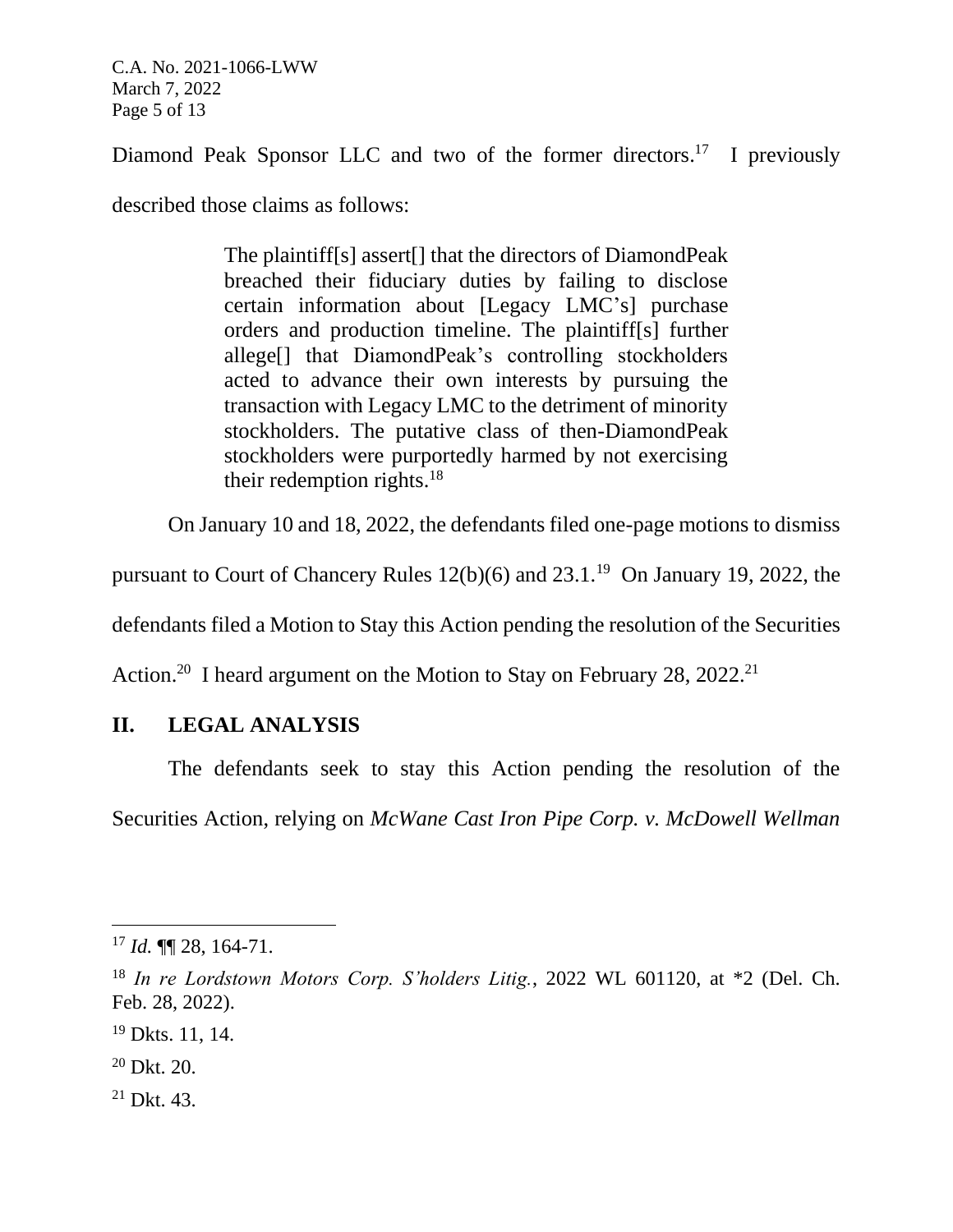C.A. No. 2021-1066-LWW March 7, 2022 Page 6 of 13

*Engineering Corp.* and its progeny.<sup>22</sup> Under the *McWane* doctrine, the court's discretion to grant a stay should be freely exercised where "there is a prior action pending elsewhere, in a court capable of doing prompt and complete justice, involving the same parties and the same issues."<sup>23</sup> "[T]hese concepts are impelled by considerations of comity and the necessities of an orderly and efficient administration of justice."<sup>24</sup>

The defendants contend that allowing the Action to proceed in parallel with the Securities Action would tax the resources of the court and the parties. They further assert that the plaintiffs here seek to represent a subset of the stockholder class represented in the Securities Action and that the breach of fiduciary duty claims in this Action are premised upon the same statements alleged to be misleading in the Securities Action.<sup>25</sup>

In response, the plaintiffs note that the claims in this Action involve novel issues of Delaware law that are not implicated in the Securities Action. They further argue that, regardless, none of the *McWane* factors support staying the Action.<sup>26</sup>

<sup>24</sup> *Id.*

 $22$  263 A.2d 281 (Del. 1970).

<sup>23</sup> *Id.* at 283.

<sup>25</sup> *See* Defs.' Mot. to Stay ¶¶ 1, 21-22.

<sup>26</sup> *See* Pls.' Opp'n to Defs.' Mot. to Stay ("Pls.' Opp'n") ¶¶ 7-10 (Dkt. 34).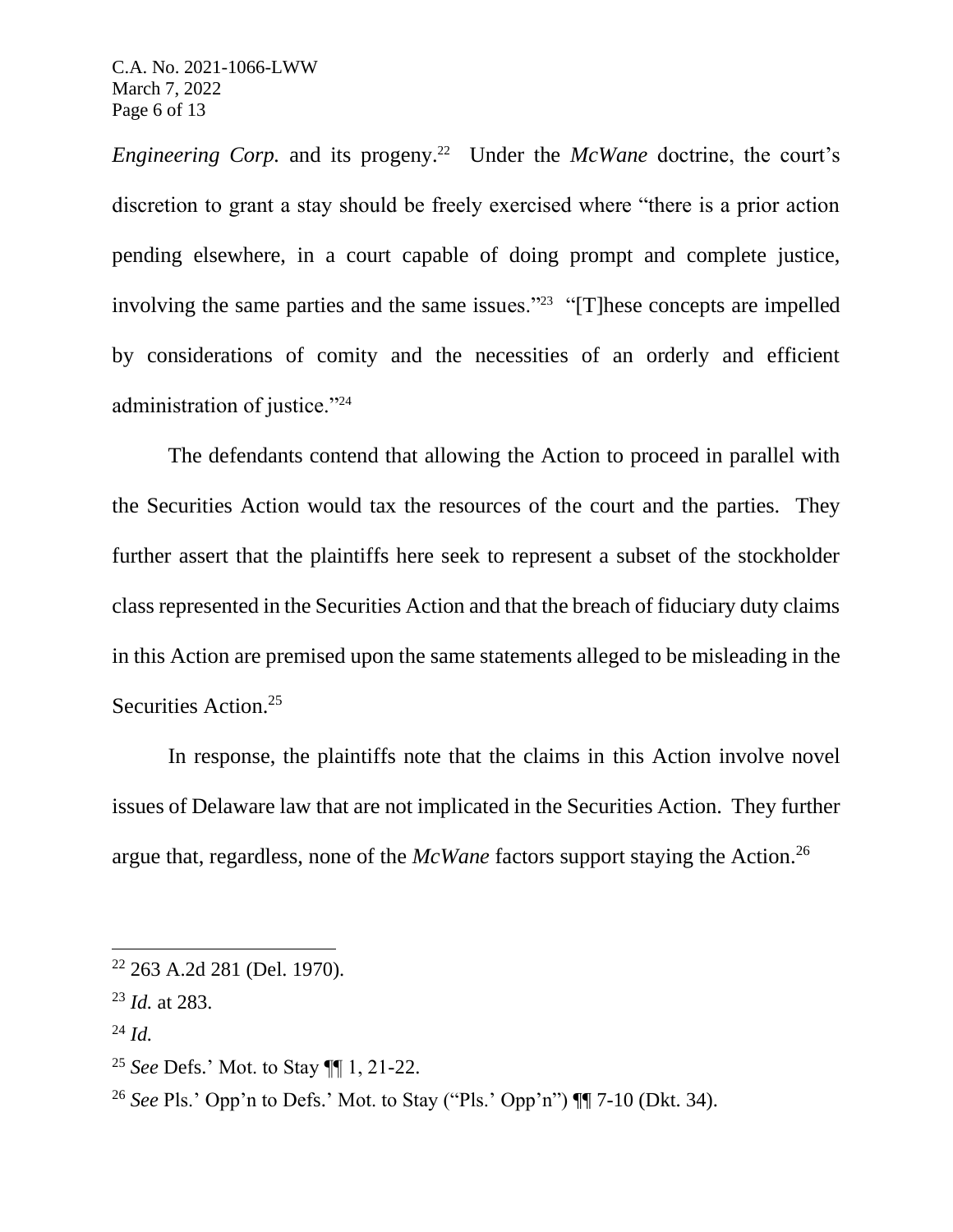C.A. No. 2021-1066-LWW March 7, 2022 Page 7 of 13

A *McWane* analysis is an imperfect method to guide my assessment of the defendants' motion.<sup>27</sup> "[T]his court has proceeded cautiously when facing the question of whether to defer to a first-filed representative action and has given much less weight to first-filed status than is required in the non-representative action context."<sup>28</sup> In the representative litigation setting, the court's "paramount interest" is to ensure that "stockholders receive 'fair and consistent enforcement of their rights under the law governing the corporation."<sup>29</sup>

Here, the fundamental question is whether this court's interest in resolving corporate governance issues under Delaware law prevails over considerations of comity and practicality. This Action concerns allegations that the defendants breached their fiduciary duties of loyalty and impaired the exercise of stockholders' redemption rights in the context of a de-SPAC transaction. Those claims raise "novel issues" akin to those that this court was presented with in a matter of first

<sup>27</sup> *Biondi v. Scrushy*, 820 A.2d 1148, 1150 (Del. Ch. 2003) (explaining that "the *McWane* doctrine does not apply with full force" in representative actions).

<sup>28</sup> *Id.* at 1159; Donald J. Wolfe & Michael A. Pittenger, *Corporate and Commercial Practice in the Delaware Court of Chancery* § 5.01 (2021) (observing that "the Court of Chancery tends to afford decidedly less deference" to the *McWane* factors when considering competing stockholder representative suits).

<sup>29</sup> *Brandin v. Deason*, 941 A.2d 1020, 1024 (Del. Ch. 2007) (quoting *In re Topps Co. S'holders Litig*., 924 A.2d 951, 953 (Del. Ch. 2007)).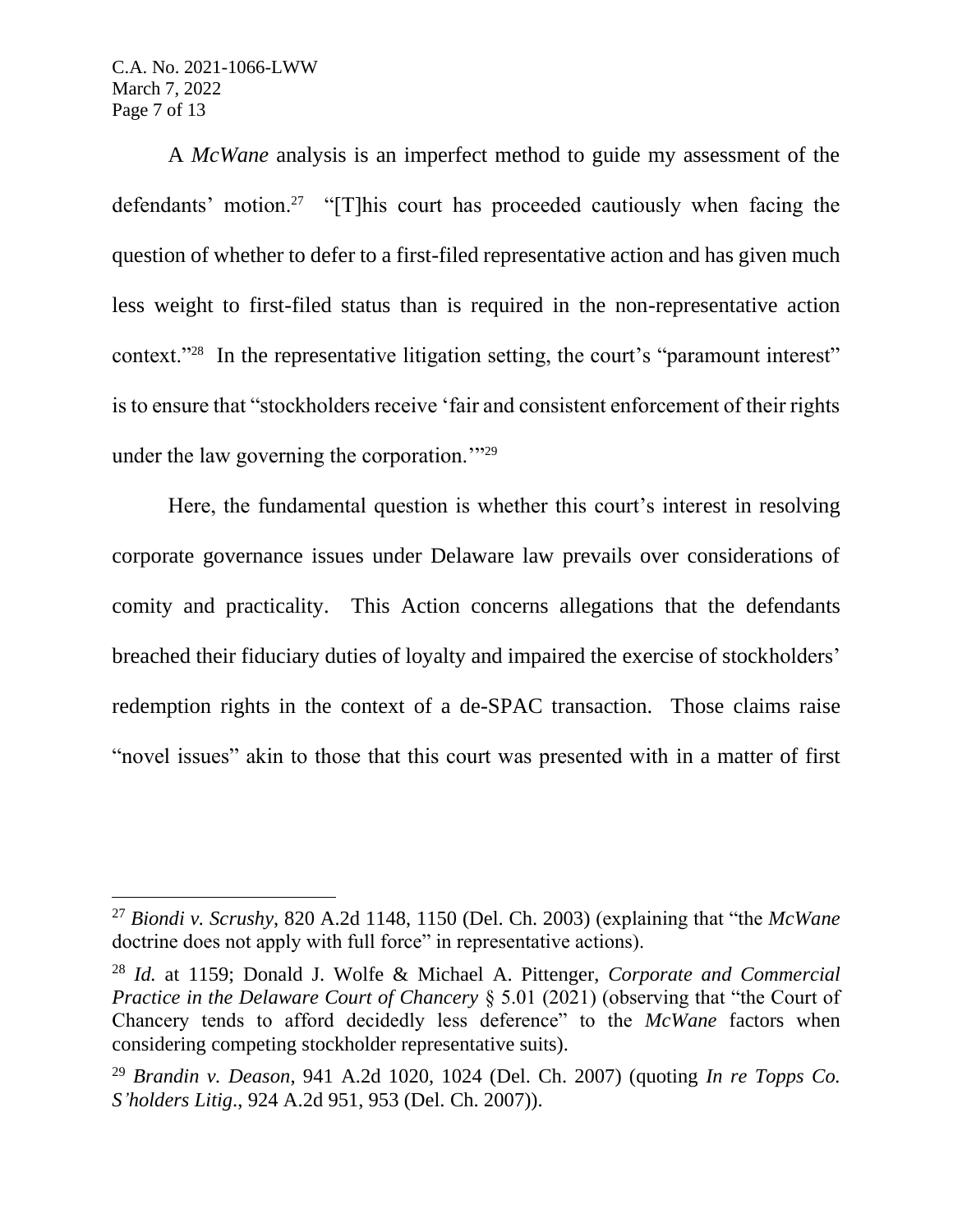impression earlier this year.<sup>30</sup> The Court of Chancery has "long been chary" about deferring to a first-filed action pending elsewhere "when a case involves important questions of our law in an emerging area."<sup>31</sup>

None of the remaining factors appropriately considered under *McWane* outweigh that vital interest. The parties in this Action and the Securities Action differ significantly. Although these actions have facts in common, the issues presented are distinct. And the claims brought here are not a simple repackaging of securities claims with a Delaware law label.

To start, the Securities Action names only one of the Action's defendants. The defendants point to the overlap in defendants here and in the related derivative actions (though they do not seek a stay in deference to those cases) to support their position that this Action should not move forward. 32 But—insofar as the derivative actions are even relevant to whether a stay in deference to the Securities Action is appropriate—those cases seek to recover on behalf of Lordstown while this action

<sup>30</sup> *See In re MultiPlan Corp. S'holders Litig.*, --- A.3d ---, 2022 WL 24060, at \*1 (Del. Ch. Jan. 3, 2022) (stating that, until that decision, "Delaware courts ha[d] not previously had an opportunity to consider the application of our law in the SPAC context").

<sup>31</sup> *In re Topps*, 924 A.2d at 960; *see Brandin*, 941 A.2d at 1024-25 (finding that the presence of novel, complicated, and unsettled issues of Delaware law "strongly favor[ed]" denial of a motion to stay); *Ryan v. Gifford*, 918 A.2d 341, 349-50 (Del. Ch. 2007) (noting that Delaware courts have substantial interests in resolving cases "where the law is novel").

<sup>32</sup> *See* Defs.' Mot. to Stay ¶¶ 28-31.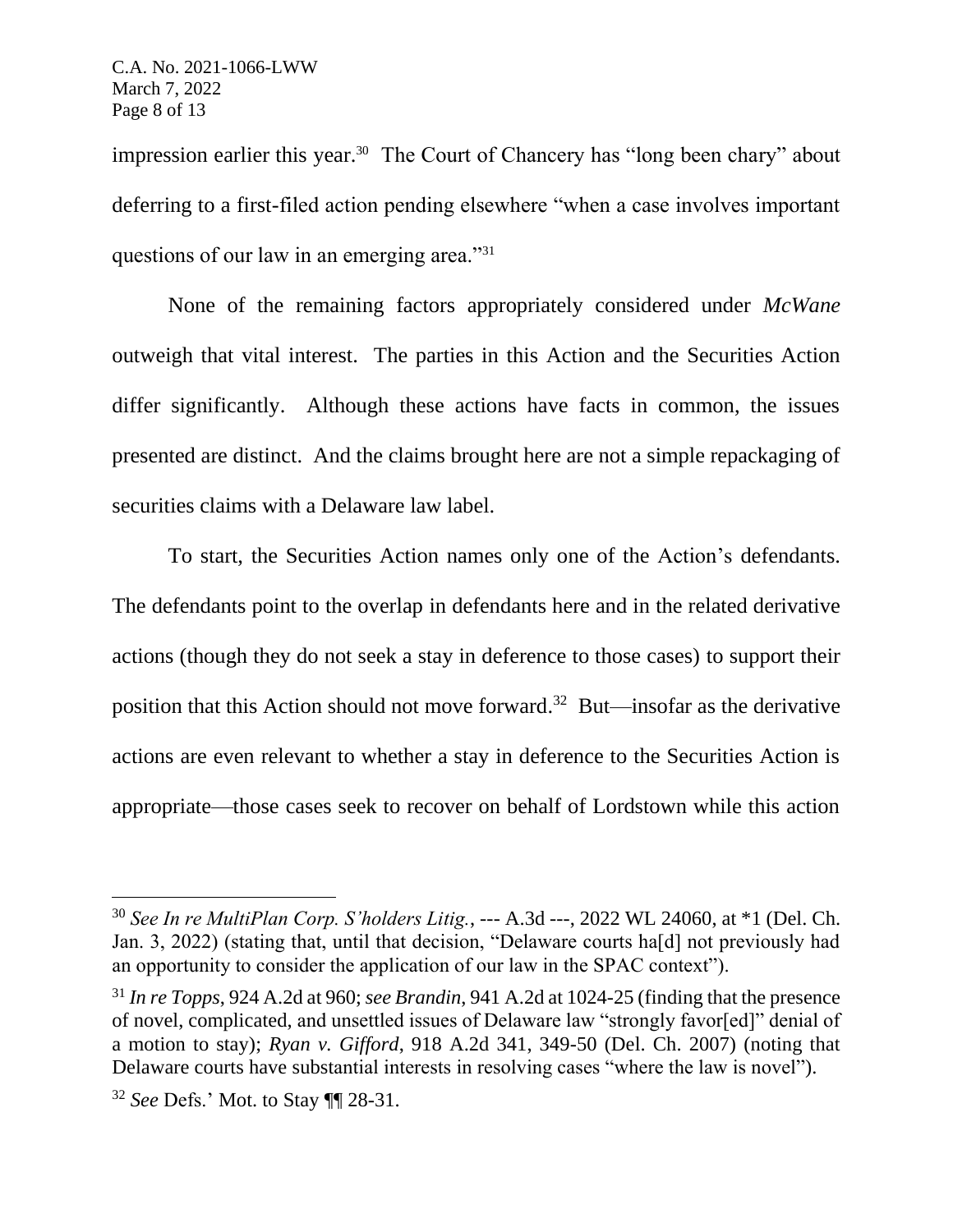is brought on behalf of a putative class of former DiamondPeak stockholders. It is not apparent to me why this court would stand down from hearing class action claims in deference to derivative actions that might themselves defer to prior-filed securities claims.

The putative class in the Securities Action is also not equivalent to the class the plaintiffs seek to represent in this Action. The class proposed in the Securities Action includes stockholders who "purchased" Lordstown publicly traded warrants, units, or options to purchase or sell Class A shares from August 3, 2020 through July 2, 2021 "and/or . . . held" Class A shares as of September 21, 2020.<sup>33</sup> This Action, by contrast, is brought on behalf of a putative class of stockholders who "continuously held" Lordstown common stock "between the Record Date of September 21, 2020 and the closing of the de-SPAC Acquisition on October 23, 2020." 34 Members of the stockholder class in this Action also fall within the Securities Action class (which is not unusual in parallel actions). But, as the plaintiffs point out, any recovery for the earlier investors included in the Securities

 $33$  Securities Compl.  $\P$  442.

<sup>34</sup> Compl. ¶ 148.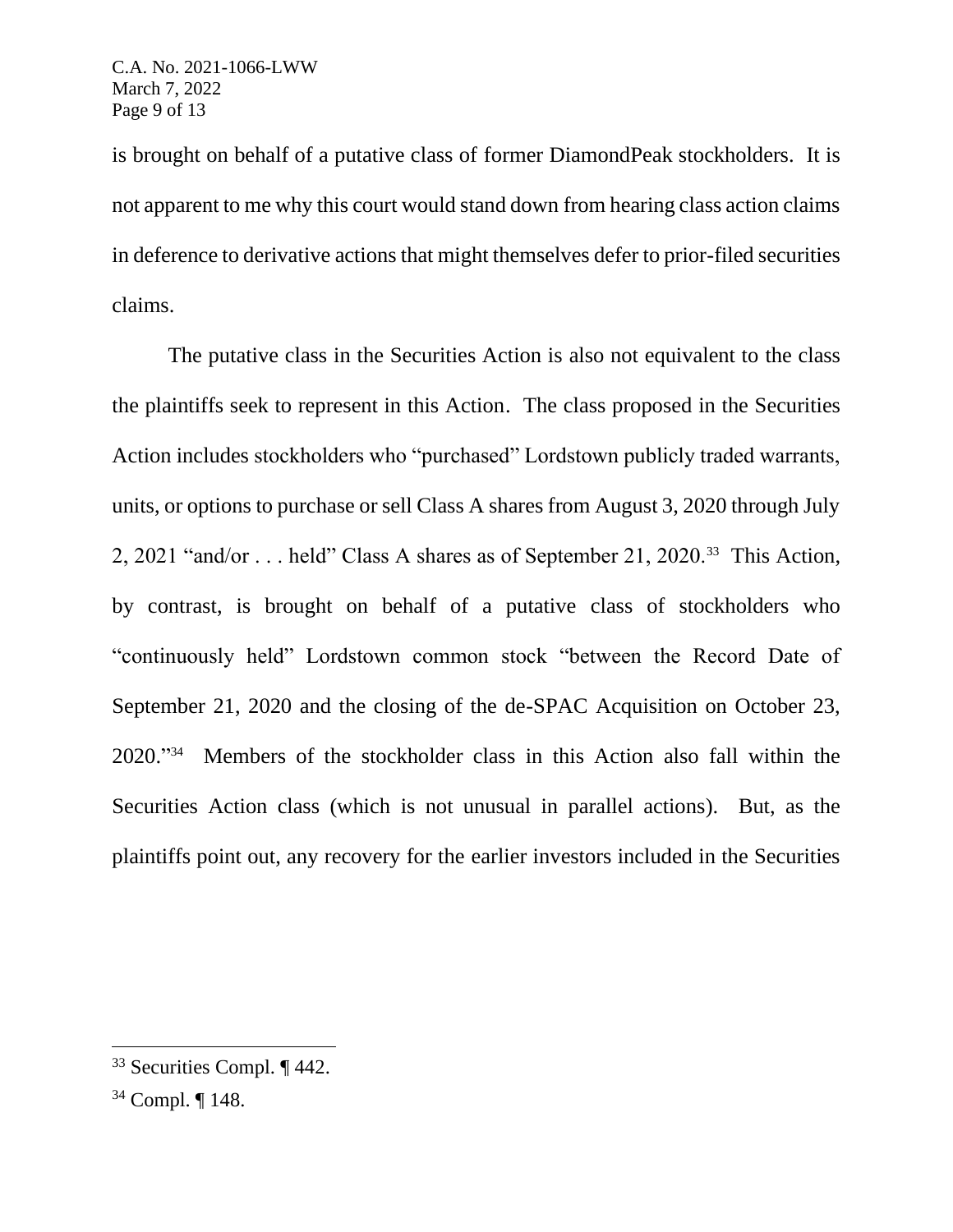Action class—who are the focus of this Action—could be affected by the breadth of that class period.<sup>35</sup>

The issues in the actions coincide insofar as the disclosures in DiamondPeak's proxy statement require examination. They are otherwise fundamentally different. The crux of the Securities Action rests on whether Lordstown's stock price was "artificially inflated" by false and misleading disclosures.<sup>36</sup> The plaintiffs' Complaint, by contrast, alleges that the defendants harmed the putative class members by impairing the informed exercise of their redemption rights to the defendants' benefit.<sup>37</sup> These are quintessential Delaware concerns—not, as the defendants argue, a rebranding of securities claims about material misstatements as fiduciary duty claims.

That reality renders the cases relied upon by the defendants inapposite. In *Derdiger v. Tallman*, a lead plaintiff in a consolidated federal securities action was appointed to "pursue *all* available causes of action against *all* possible defendants

<sup>&</sup>lt;sup>35</sup> The plaintiffs also contend that the proposed Securities Action class is under-inclusive of the class here because it would not include investors who purchased shares before August 3, 2020. The Securities Action class, however, also includes investors who "held" Class A shares as of the September 21, 2020 record date—which is the beginning of the plaintiffs' proposed class. *Compare* Securities Compl. ¶ 442, *with* Compl. ¶ 148.

<sup>36</sup> *E.g.*, Securities Compl. ¶¶ 114, 246, 432.

<sup>37</sup> Compl. ¶¶ 161-63, 168-70.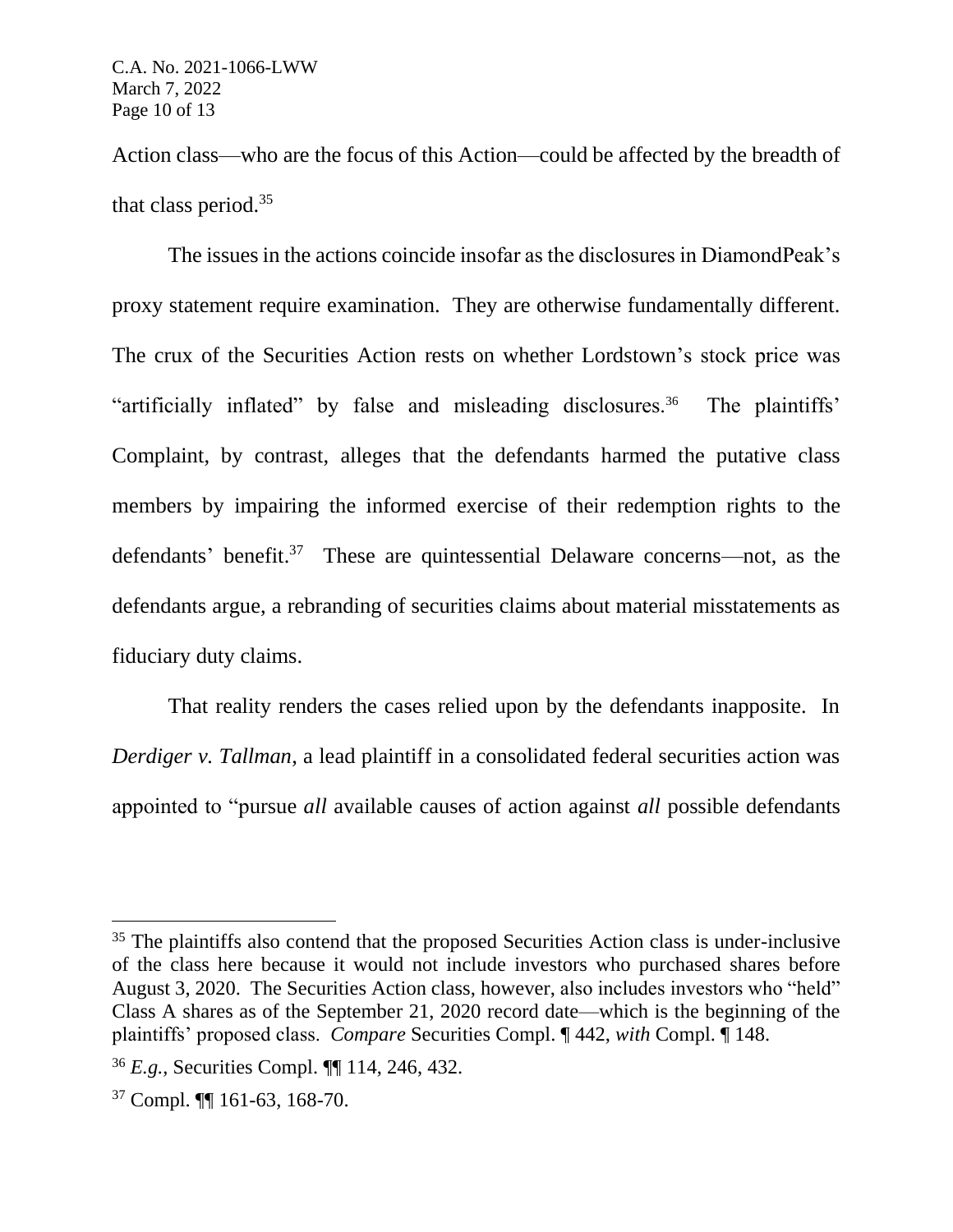under *all* available legal theories." 38 A class action complaint was subsequently filed in the Court of Chancery, "seeking redress for . . . allegedly false statements made in connection with [a] merger."<sup>39</sup> The court deferred to the federal action because the cases "share[d] the same core facts, legal claims, and alleged damages." $40$ 

In *Schnell v. Porta Systems Corp.*, a federal securities complaint alleged "that the defendants engaged in a conspiracy to conceal adverse material information, to defraud purchasers, and to maintain an artificially high market price" for a company's stock. 41 A class action complaint filed in Delaware three weeks later likewise alleged that the defendants "breached their fiduciary duties owed to the shareholders in that they made material misrepresentations and failed to correct those material misrepresentations with subsequent disclosures" and that those actions "amounted to fraud."<sup>42</sup> In staying the Delaware action, the court explained that "while the claims in the two courts may be stated in different ways, they [were] actually the same claims."<sup>43</sup>

- <sup>42</sup> *Id.*
- <sup>43</sup> *Id.*

<sup>38</sup> 773 A.2d 1005, 1010 (Del. Ch. 2000) (emphasis in original).

<sup>39</sup> *Id.* at 1009.

<sup>40</sup> *Id.* at 1016.

<sup>41</sup> 1994 WL 148276, at \*4 (Del. Ch. Apr. 12, 1994).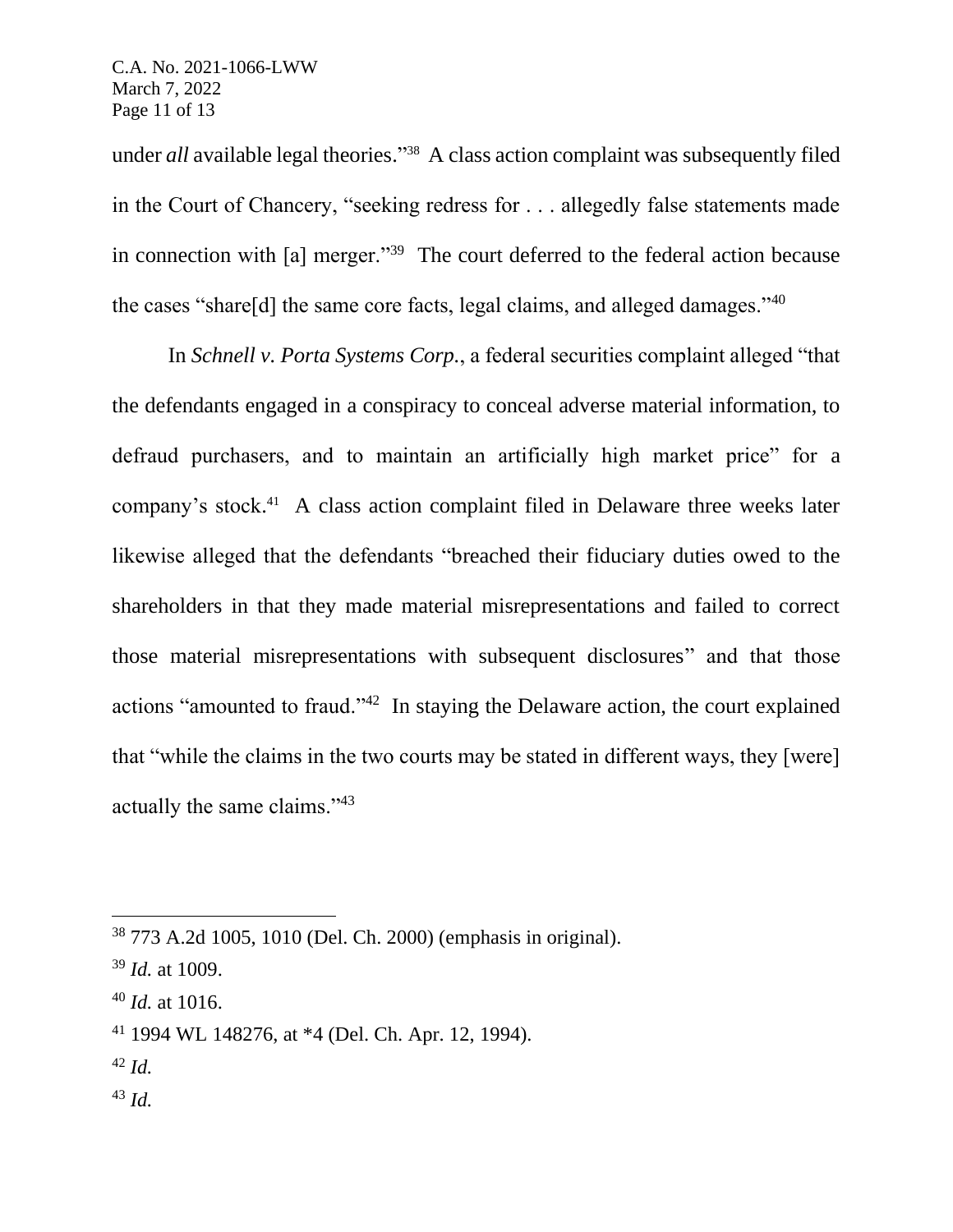C.A. No. 2021-1066-LWW March 7, 2022 Page 12 of 13

In this instance, the distinction between the federal claims pleaded in the Securities Action and the plaintiffs' Delaware law fiduciary duty claims is not an "artificial" one.<sup>44</sup> Without considering the viability of the plaintiffs' claims, even a superficial review of the Complaint makes plain that the plaintiffs are pursuing more than a narrow disclosure claim.<sup>45</sup> The claims advanced "invoke<sup>[]</sup> both the duty of loyalty and disclosure duties implicating director loyalty."<sup>46</sup> They are not "redundant or duplicative of"<sup>47</sup> the first-filed securities claims.<sup>48</sup>

The gap between the claims here and those in the Securities Action widens when the potential remedies are considered. The defendants argue that any monetary damages that could be awarded in this Action would be addressed by the relief sought in the Securities Action. But the bases for measuring the relief (if any) would be entirely different. The Securities Action seeks to recover damages for losses allegedly caused by the decline in Lordstown's stock price from a class period high

<sup>44</sup> *Derdiger*, 773 A.2d at 1016-17 (describing the "forceful[] rejection" of an alleged distinction between state and federal "misdisclosure claims" in *Schnell v. Porta Systems Corp.*).

<sup>45</sup> *E.g.*, Compl. ¶¶ 97, 123-25; *see MultiPlan*, 2022 WL 24060, at \*8.

<sup>46</sup> *MultiPlan*, 2022 WL 24060, at \*8.

<sup>47</sup> *Derdiger*, 773 A.2d at 1018.

<sup>48</sup> It bears mentioning that the defendants have also moved to stay the *Cormier* action. *Cormier*, C.A. No. 2021-1049-LWW, Dkt. 13. This decision should not be viewed as determinative of that motion, which concerns a subsequently-filed derivative action. *See id.*